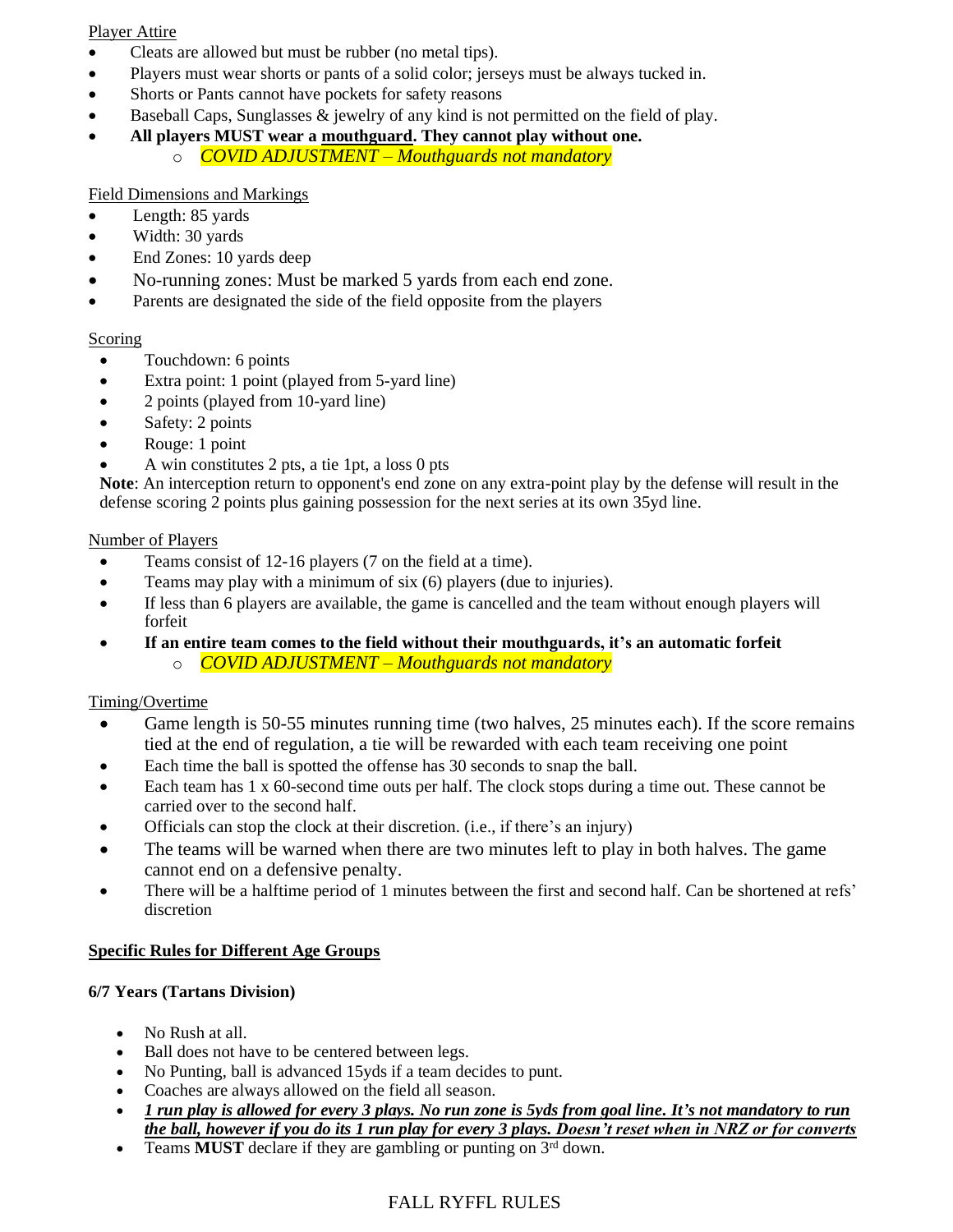#### **Specific Rules for Different Age Groups**

#### **8/9 Years (Hilltops Division)**

- Rusher at 7 yards goes on the snap of the ball.
- Ball does not have to be centered between legs.
- Coaches are always allowed on the field all season.
- *1 run play is allowed for every 3 plays. No run zone is 5yds from goal line. It is not mandatory to run the ball, however if you do its 1 run play for every 3 plays. Doesn't reset when in NRZ or for converts*
- Teams **MUST** declare if they are gambling or punting on  $3<sup>rd</sup>$  down. If a team states they are gambling and then punts the ball, it's a penalty on the offence (5yds), TOD (turnover on downs), and no points will be awarded if a single was attained.
- Players must wait 3 seconds before rushing the punter

#### **10/11 Years (Thunder Division)**

- Rusher at 7 yards goes on the snap of the ball.
- *1 run play is allowed for every 3 plays. No run zone is 5yds from goal line. It is not mandatory to run the ball, however if you do its 1 run play for every 3 plays. Doesn't reset when in NRZ or for converts*
- Ball must be snapped between legs.
- Coaches are allowed on the field for the first two games only.

#### **12/13 & 14/15 Years (Rams & Huskies Division)**

- Rusher at 7 yards goes on the snap of the ball.
- Ball must be snapped between legs.
- *1 run play is allowed for every 3 plays. No run zone is 5yds from goal line. It is not mandatory to run the ball, however if you do its 1 run play for every 3 plays. Doesn't reset when in NRZ or for converts*
- Coaches are not allowed on the field, unless during a timeout or injury

#### **IN PLAY RULES**

Possession

- Before the start of the game, Coaches or captains will gather and flip a coin (or paper/rock/scissors if a coin is not available) to determine first possession. Loser of the coin toss has choice of end zone to defend.
- Kick-off is a free punt from the team's own 35-yard line.
- All kick-offs and punts are dead immediately when the ball hits the ground.
- The offensive team has 3 attempts or downs to advance the ball 10 yards down the field. Meanwhile, the defence tries to stop or delay the progress.
- Everyone is an eligible receiver.
- A defensive rusher (or rushers) stands 7 yards from the ball and at the snap of the ball runs in to attempt to flag the quarterback. (*EXCEPT 6/7yr old division, no rusher at all*)
- The quarterback stands a behind the line of scrimmage. He/she receives the ball from the centre by means of a snap between the legs.
- The First person to be a QB cannot run over the line of scrimmage.
- Following single points or safeties, ball is to be scrimmaged on the 35-yard line.
- Teams change sides at half time
- *Any given player can only score THREE (3) offensive touchdowns per game. If a player who has scored three offensive touchdowns in the current game scores a fourth touchdown, the ball is brought back to the line of scrimmage and the down is replayed. The first time no penalty is applied if it occurs afterwards a 5yd loss and Loss of Down penalty will be applied.*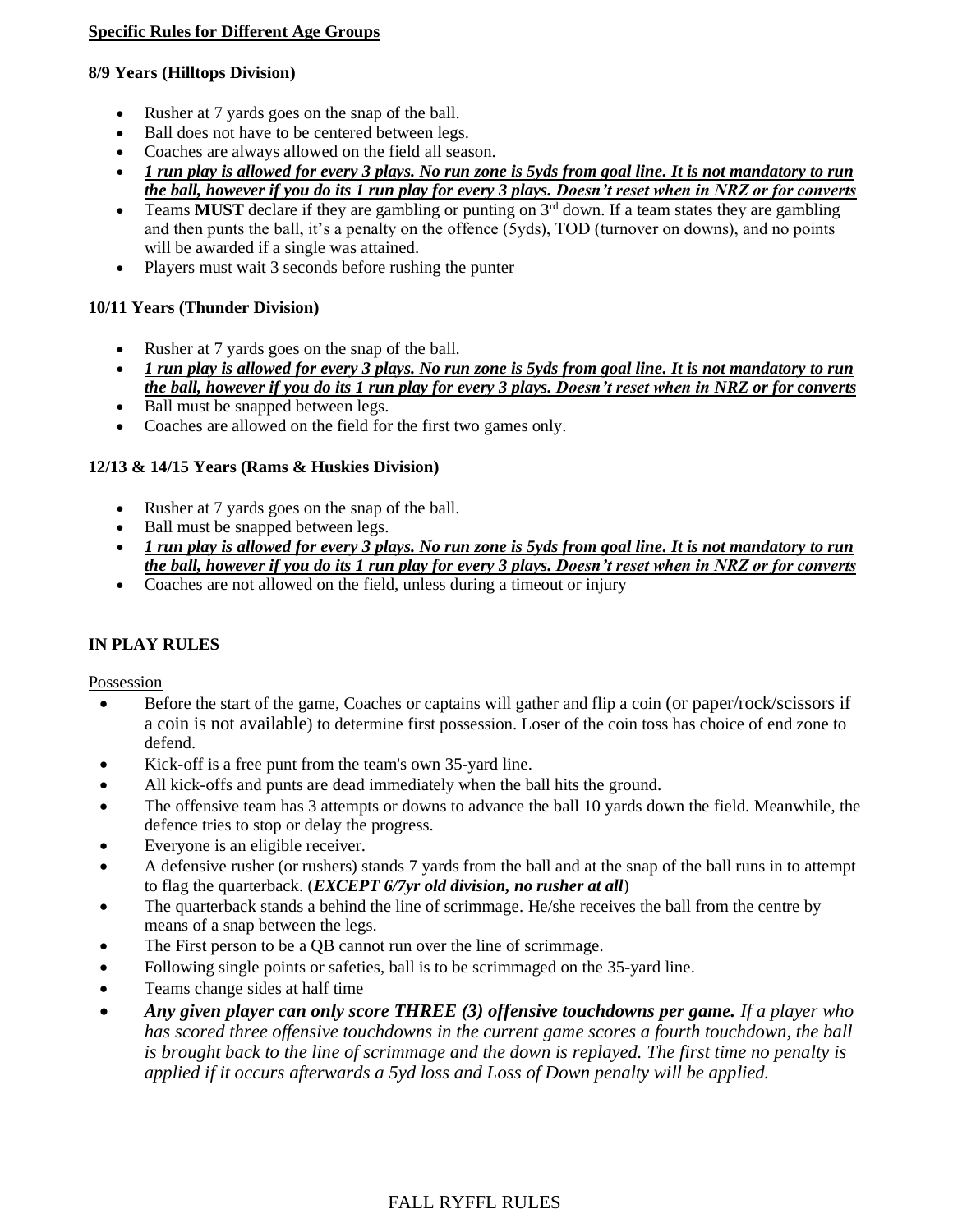#### Punting

- Kick-off is a free punt from the team's own 35-yard line.
- No punting in the 6/7yr old division.
- A punter may not be hit on any part of their body while the attempting to punt the ball. If that does occur, it's a 15-yard unsportsmanlike penalty on the defense & automatic first down.
- Punts can be blocked, however, once the ball has been blocked, if it hits the ground the play is dead, ball turns over on downs.
- If a punter is flagged before they punt the ball, the play is dead at the spot where the punter was flagged.

# Running

- To start the play, the ball must be snapped between the legs of the center.
- The center is the player who gives the ball to the quarterback via a snap.
- All handoffs must be made perpendicular to the waist extended or behind a player (NO FORWARD) HANDOFFS)
- Tosses or sweeps behind the line of scrimmage are allowed and are running plays. Downfield tosses are not permitted. Once a player has possession of the ball beyond the line of scrimmage, any loss of possession will be blown dead by the official.
- "No-running zones" are located 5 yards from each end zone. When the ball is on or inside the 5-yard line going towards the opponent's end zone, the offense cannot use a running play to cross the line of scrimmage. If a run play occurs within the 5yd no-run zone, the play will be blown dead and a loss of down will occur.
- Any player who takes a handoff can throw the ball from behind the line of scrimmage.
- All defensive players are eligible to rush once the ball has been handed off, tossed, or there is a playaction fake or fake handoff.
- If a player receives a handoff/pitch/pass behind the QB, that player who has gotten the handoff/pitch/pass behind the QB has the run/pass option.
- The quarterback is the player who receives the ball directly from the snap.
- The quarterback cannot run with the ball past the line of scrimmage.
- Spinning is allowed, but offensive players cannot leave their feet to avoid a defensive player (no diving). If a player leaves their feet, the play will be blown dead by the referee & the ball will be placed from the spot where the player left his/her feet. It can also result in a turnover on downs (if on 3rd down).
- No diving is allowed. If a player dives from his feet. The play will be blown dead by the referee & the ball will be placed from the spot where the player left his/her feet. It can also result in a turnover on downs (if on 3rd down).
- The ball is spotted where the ball carrier's is flagged, not where the ball is.
- It is up to the ball carrier to avoid contact with the defender. Good defensive position should be rewarded by the officials.
- There are no fumbles in flag football. Any fumble will be considered a dead ball at the spot of the fumble.
- Any fumble by the offensive team in their own end-zone will result in a safety

# Receiving

- All players are eligible to receive passes (including the quarterback if the ball has been handed off behind the line of scrimmage).
- All players may be in motion at the snap, with exception of the center.
- A player must have at least one foot inbounds when making a reception. (A receiver cannot return on to the playing field from an out of bounds position and be the first to touch the football)
- Once a player catches the ball, he/she is no longer allowed to lateral the ball. (i.e. hook and laterals are not permitted)
- Players may catch the ball while on their knees, back or side, however, the play is blown dead and the ball is spotted where the catch was made.
- If a player dives to catch a ball, the play is dead where the catch is made (i.e. where the players' feet/body are at the time of the catch)
- If both an offensive and defensive player catch the ball simultaneously, the tie will always go to the offense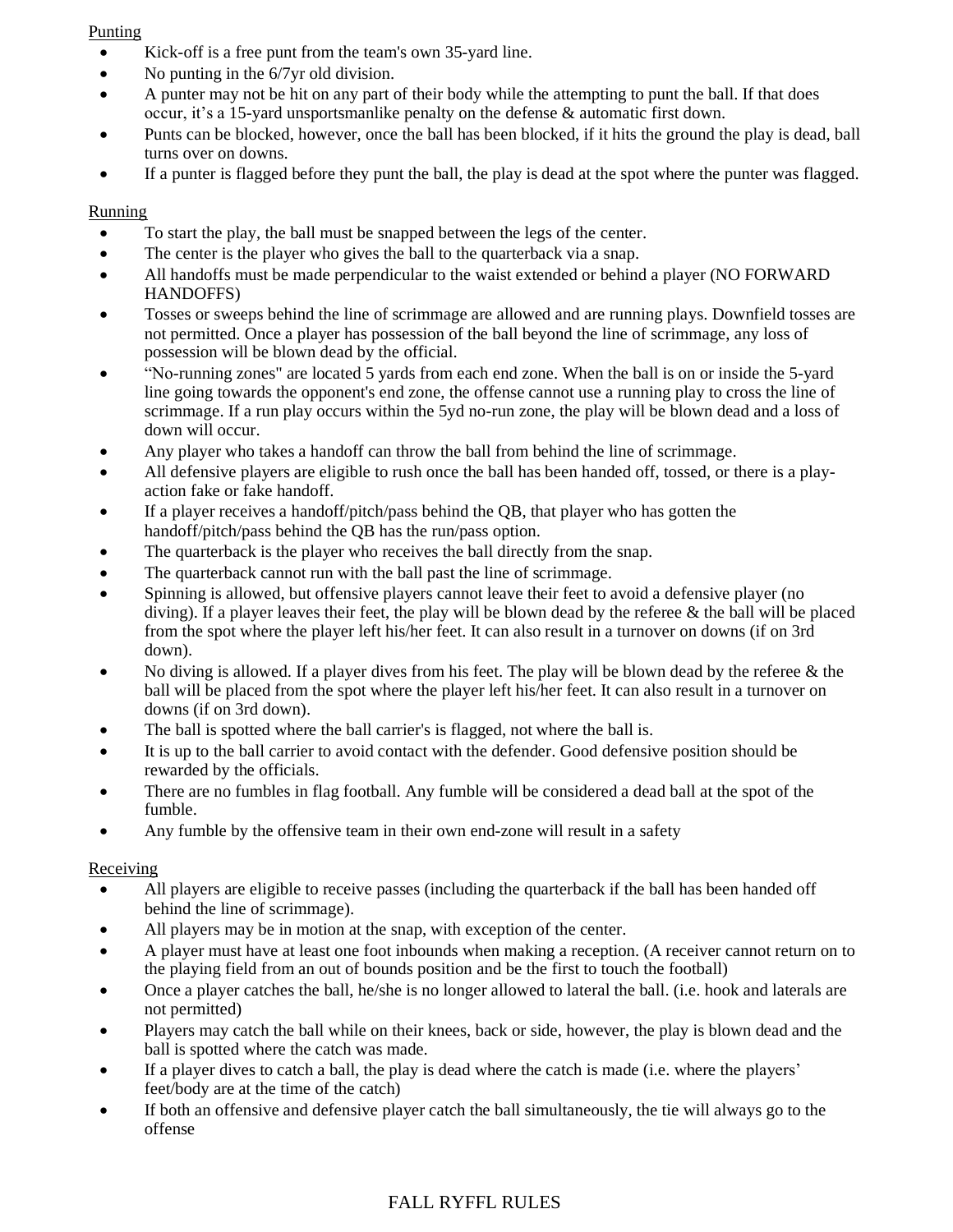### Passing

- The quarterback has seven (7) seconds to throw the ball; he/she cannot cross the line of scrimmage with the ball.
- Once the ball is handed off or tossed, or there is a play-action fake or fake handoff, the seven (7) second rule no longer is in effect.
- Shovel passes are allowed but must be received beyond the line of scrimmage
- Forward passes must cross the line of scrimmage. If a forward pass does not cross the line of scrimmage, the offense will be penalized with an illegal forward pass

#### Dead Balls

- Substitutions may be made on any dead ball.
- Play is ruled "dead" when:
	- o Official blows the whistle.
	- o Ball carrier's flag is pulled or becomes illegal.
	- **Note** Illegal meaning the flag is in a position unable for the defense to pull i.e. falls off
	- o Ball carrier steps out of bounds.
	- o Touchdown or safety is scored.
	- o When any part of the ball carrier's body, other than a hand or foot, touches the ground.
- If the ball carriers flag falls off, the play will be whistled dead and the ball will be spotted at the spot where the flag fell off.
- Players are eligible to catch a pass if their flag has fallen off but will be ruled down upon making the catch.
- When the ball is fumbled
	- **Note**: There are no fumbles. The ball will be spotted where the ball carrier's feet were when the fumble was made. (i.e. a bad snap will not be ruled as a fumble in the 8/9 division). There is no stripping of the ball.

#### Defensive Rushing

- Only players starting 7 yards behind the line of scrimmage (2yd outside the center's feet) can rush the passer
- A bean bag designates the 7 yards from the line of scrimmage
- Any number of players can rush the quarterback but only players lined up within two yards (side to side) of the ball are entitled to a clear path to the quarterback.
- **A rusher lined up within two yards** (side to side) of the 7-yard marker is entitled to a free rush at the quarterback – the rusher may not be interfered. If interfered, it will result in an offensive rusher interference penalty
- **A rusher lined up outside the two yards** (side to side) of the 7 yard maker is not entitled to a free rush to the quarterback and may be interfered (For example - a running back or receiver in motion or in a pattern who runs into the rusher)
- The rusher may not be interfered. If interfered, it will result in an offensive rusher interference penalty.
- A rusher may not hit the quarterbacks' arm or any other part of their body while the quarterback is throwing.
- A rusher may not hit any part of a punter's body while the attempting to punt the ball. If that does occur, it's a 15-yard unsportsmanlike penalty.
- A rusher can block any punt, however once the ball has been blocked, if it hits the ground the play is dead, ball turns over on downs. Similarly, if a rusher flags a punter before he punts the ball, the play is dead at the spot where the punter was flagged.

#### Interceptions

- Interceptions change the possession of the ball.
- The defense can return interceptions.
- On interceptions that occur and remain in the end zone, the ball will become dead and will result in the ball belonging to the intercepting team at its 35-yard line. Should an interception occur in the end zone and the ball carrier leave the end zone, the ball will belong to the intercepting team at the spot the ball becomes dead. However, should the ball carrier return to the end zone and be flagged, or the ball be ruled dead the result would be a safety for the other team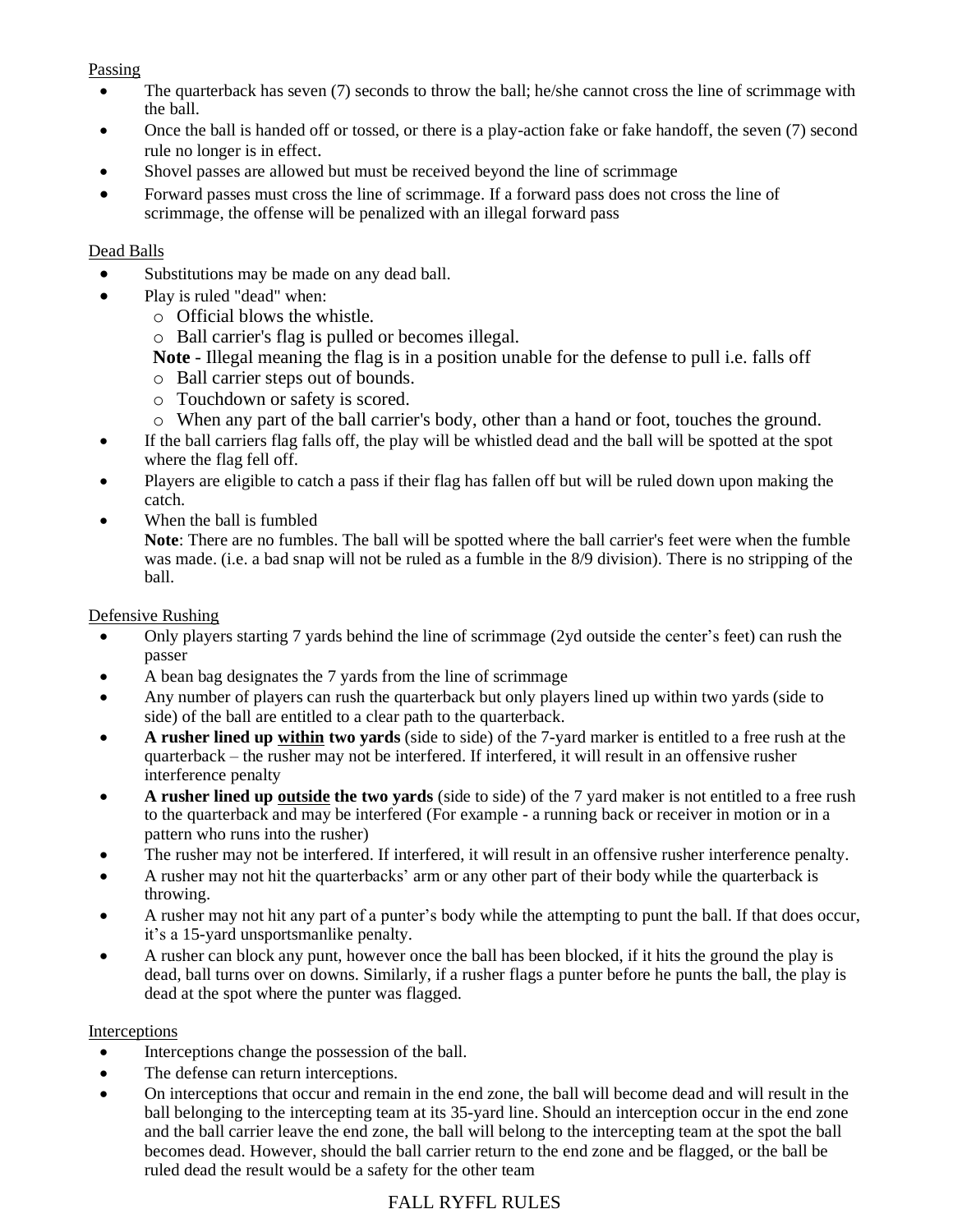# **REMEMBER, FLAG FOOTBALL IS NON-CONTACT, BLOCKING AND TACKLING IS NOT PERMITTED UNDER ANY CIRCUMSTANCES**

### Sportsmanship/Roughing

- If the referee witnesses any acts of flagrant contact (tackling, elbowing, cheap shots, blocking, or any unsportsmanlike act) the game will be stopped, and the player will be ejected from the game. FOUL PLAY WILL NOT BE TOLERATED.
- Trash talking and taunting is illegal. (Trash talk and taunting is talk that may be offensive to officials, opposing players, teams, or spectators.) Officials have the right to determine offensive language. If trash talking or taunting occurs, the team committing the foul will be penalized 15 yards for unsportsmanlike conduct. Officials have the right to determine offensive language
- Discriminatory statements/offensive language, such as comments of race, sex and upbringing by players, coaches or spectators will result in a 15-yard unsportsmanlike conduct penalty and an immediate ejection
- Deliberate questioning of officials' calls will be penalized upon the official's discretion
- Any physical or verbal abuse against an official by a player, coach or spectator will result in a 15-yard unsportsmanlike conduct penalty and an immediate ejection.
- In the case that parents are asked to leave the field of play, coaches are responsible to help officials enforce the decision if parents are unwilling to leave. If the parent does not leave, the team they are sided with will forfeit the game
- *Once a flag is pulled, the defensive player should hold the flag above his/her head so that the referee can spot the location of the flag pull. The pulled flag should be handed to the player who lost the flag or to a teammate. Intentionally throwing the flag onto the ground is considered poor flag etiquette and will result in a 15yd unsportsmanlike penalty.*

# **PENALTIES**

- All penalties are 5 yards (except for Pass Interference & unsportsmanlike conduct 15 yards).
- All penalties can be declined.
- Penalties will not exceed half the distance to the opposing team's goal line from the line of scrimmage.
- Referees determine incidental contact that may result from normal run of play.
- Penalties can be assessed from the line of scrimmage or be a spot foul.
- Only the team captain may ask the referee questions about rule clarification and interpretations. Players cannot question judgment calls.
- Games cannot end on a defensive penalty unless the offense declines the penalty.
- If the offense and defense are both penalized with two penalties that are of the same distance (i.e. 5 yard and 5 yards), the down will be repeated
- If the offense and defense are both penalized, but one side is penalized with a 15-yard penalty, the difference between the penalties will be assessed, and the down will be repeated

#### Offensive Penalties

# **5 yards and loss of down**

- No cadence by quarterback
- Illegal forward pass pass received behind the line of scrimmage
- Offensive pass interference receiver push offs
	- o **Note**  If an offensive player pulls the flag of a defensive players just as the defender is about to make a catch, the offensive player will be penalized for pass interference
- Minor Roughing it is up to the ball carrier to avoid contact with the defender. Good defensive position will be rewarded to the defense by the officials
- Blocking/Illegal pick play
	- o **Note –** Offenses may not run plays where players are placed into a stalemated position to act as stand-still blockers downfield. If a pick play or wall is intentionally run it will result in a 5-yard penalty and a loss of down
- Illegal  $4<sup>th</sup> Score a player who has scored three offensive touchdowns, scores a  $4<sup>th</sup>$  touchdown$ (or more) after being warned about scoring multiple offensive touchdowns in the current game.